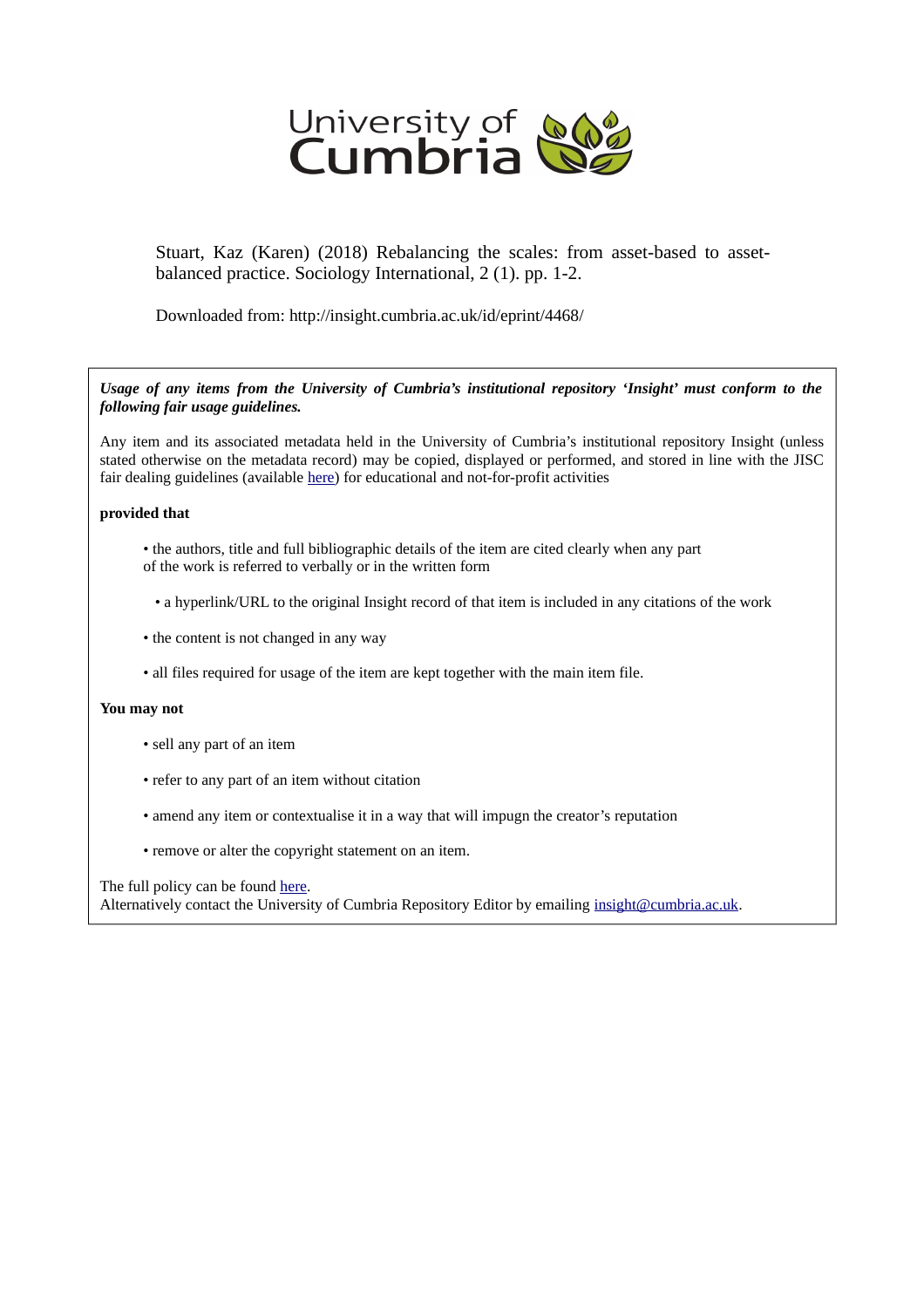

Short Communication and the state of the state of the state of the Short Communication and the Short Communication





# Rebalancing the scales: from asset-based to assetbalanced practice

# **Short communication**

position of the client. A response to counter this deficit approach has been to adopt an asset-based or strength-based approach. This focuses on the capabilities, qualities, strengths and assets of the client and on their ability to sort things out for themselves.<sup>3</sup> Whilst this might at first seem a sensible counter-hegemonic position, it too is prone to issues. On the one hand clients may find it hard to talk purely about their strengths when they feel at their wits ends, they may feel that no one is listening to them or empathising with how they feel, and practitioners Strengths-based and asset-based practice has been a popular concept for practice across health care, youth work, community work and social care. Asset-based approaches grew in popularity to counter the dominant deficit based approaches epitomised by focussing on 'need', 'issues' and 'deficits'. The danger of this approach is two-fold. On the one hand it communicates to clients that they are 'useless', 'broken' and in need of help perpetuating issues.<sup>1</sup> This has been described by some as perpetuating and even cultivating vulnerability<sup>2</sup> On the other hand practitioners can unintentionally 'rescue' by helping too much which is disempowering, further reinforcing the helpless

Volume 2 Issue 1 - 2018

#### Kaz Stuart

Department Social Sciences and Psychology, University of Cumbria, UK

**Correspondence:** Kaz Stuart, Department Social Sciences and Psychology, University of Cumbria, UK, Tel +01524 384311, Email Kaz.stuart@cumbria.ac.uk

**Received:** December 21, 2017 | **Published:** January 19, 2018

may unintentionally place all the onus on the individual leaving them to feel responsible or 'to blame' for their situations and issues. This is such a significantly different way of thinking that some have called it a 'paradigm shift.<sup>2</sup>

The issue with both of these positions is that they are situated in opposition to one another as binary terms in a duality. This is demonstrated by the table below.

| Deficit approach                                                        | Asset approach                                               |  |
|-------------------------------------------------------------------------|--------------------------------------------------------------|--|
| Assess what people can't do - needs led                                 | Assess what people can do - strengths based                  |  |
| Setting goals for people                                                | People setting own goals                                     |  |
| Plan interventions for people                                           | People select own interventions                              |  |
| People are labelled as issues                                           | Circumstances are blamed for people's issues                 |  |
| Rescue, over supportive, providing relationship with practitioner power | Facilitative, empowering relationship with client held power |  |
| Gains made by the practitioner / organisation measured for the person   | Gains made by the person measured by the person              |  |
| Enabling people to conform to society                                   | Supporting people to be who they want to be                  |  |
| Welfare state                                                           | Wellbeing state                                              |  |

#### Stuart & Brownin.1

**Submit Manuscript** | http://medcraveonline.com

A more nuanced one alone is unrealistic and skewed, it is important to focus on both if we are to support the understanding of the situation is that strengths and weaknesses co-exist, assets and deficits coexist. Focussing on wellbeing of clients. The solution is not to take one approach at the expense of the other, but to tread a balanced line where practice works with assets and deficits and offers support and challenge where necessary. I have worked extensively with youth work organisations to overcome the deficit approach,<sup>5</sup> and have myself spent time 'cleansing' organisations of their deficit practices. I have cleared out wait rooms and toilets removing all 'warning' and 'at risk' posters. I have changed the language of assessments of need to focus instead on strengths assessments, and I have worked on end of programme evaluation forms to ensure they document the gains that clients have made as opposed to those made by the service. These are all well intentioned developments and changes, and yet, I

had to ask myself, what about the needs that still exist? What about the information young people need to be sign-posted to? What about the role of the service in facilitating change? What about the young people who need support as well as challenge? This reflective work<sup>6</sup> has led me to a position where asset-based and deficit-based practices need to co-exist in an asset-balanced form of practice. To this end I have revised my understanding of how youth environments should be structured and decorated, reconsidered the role of the practitioner to be that of a skilled helper, $7$  I have carefully examined the ways in which interventions are planned and articulated,<sup>8</sup> and investigated what kinds of practices may both support and challenge creating opportunities for empowerment.9,10 As a result of this work I feel better able to articulate such a balanced approach to work with people as demonstrated in the revised below.

#### **Sociol** Int J. 2018;2(1):1–2 1



© 2018 Stuart. This is an open access article distributed under the terms of the [Creative Commons Attribution License,](https://creativecommons.org/licenses/by-nc/4.0/) which permits unrestricted use, distribution, and build upon your work non-commercially.